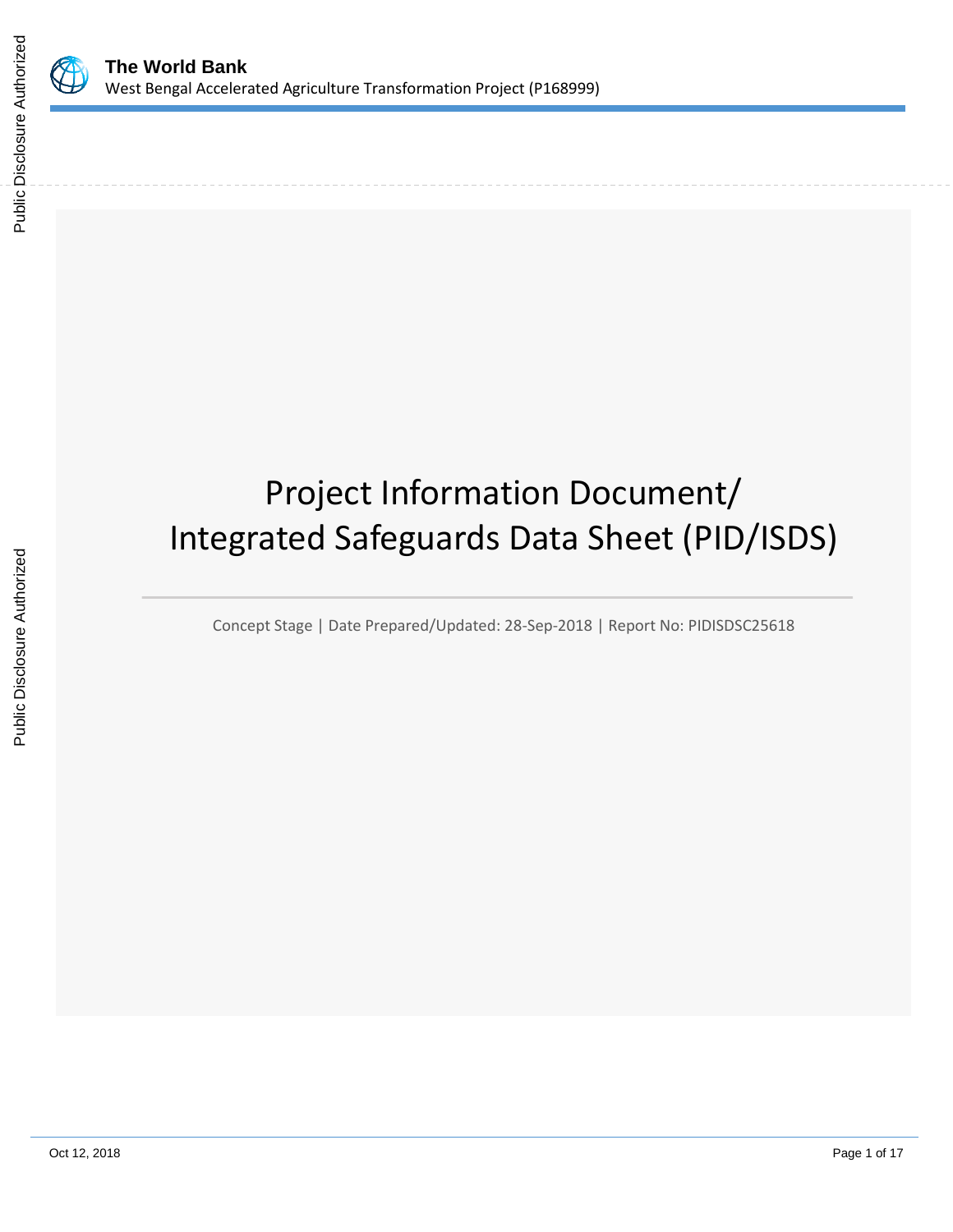

# **BASIC INFORMATION**

## **A. Basic Project Data**

| Country<br>India                    | Project ID<br>P168999           | Parent Project ID (if any)  | Project Name<br>West Bengal<br><b>Accelerated Agriculture</b><br><b>Transformation Project</b><br>(P168999) |
|-------------------------------------|---------------------------------|-----------------------------|-------------------------------------------------------------------------------------------------------------|
| Region                              | <b>Estimated Appraisal Date</b> | <b>Estimated Board Date</b> | Practice Area (Lead)                                                                                        |
| <b>SOUTH ASIA</b>                   | Sep 23, 2019                    | Dec 12, 2019                | Agriculture                                                                                                 |
| <b>Financing Instrument</b>         | Borrower(s)                     | <b>Implementing Agency</b>  |                                                                                                             |
| <b>Investment Project Financing</b> | Ministry of Finance             | Department of Agriculture   |                                                                                                             |

**Proposed Development Objective(s)** 

To enhance the competitiveness of key agri-value-chains for increased value-added and market access; benefiting producers and agri-entrepreneurs in West Bengal.

## **PROJECT FINANCING DATA (US\$, Millions)**

## **SUMMARY**

| <b>Total Project Cost</b> | 430.00 |
|---------------------------|--------|
| <b>Total Financing</b>    | 430.00 |
| of which IBRD/IDA         | 300.00 |
| <b>Financing Gap</b>      | 0.00   |

## DETAILS

| <b>World Bank Group Financing</b>                            |        |
|--------------------------------------------------------------|--------|
| International Bank for Reconstruction and Development (IBRD) | 300.00 |
| <b>Non-World Bank Group Financing</b>                        |        |
| <b>Counterpart Funding</b>                                   | 130.00 |
|                                                              |        |

Borrower **130.00**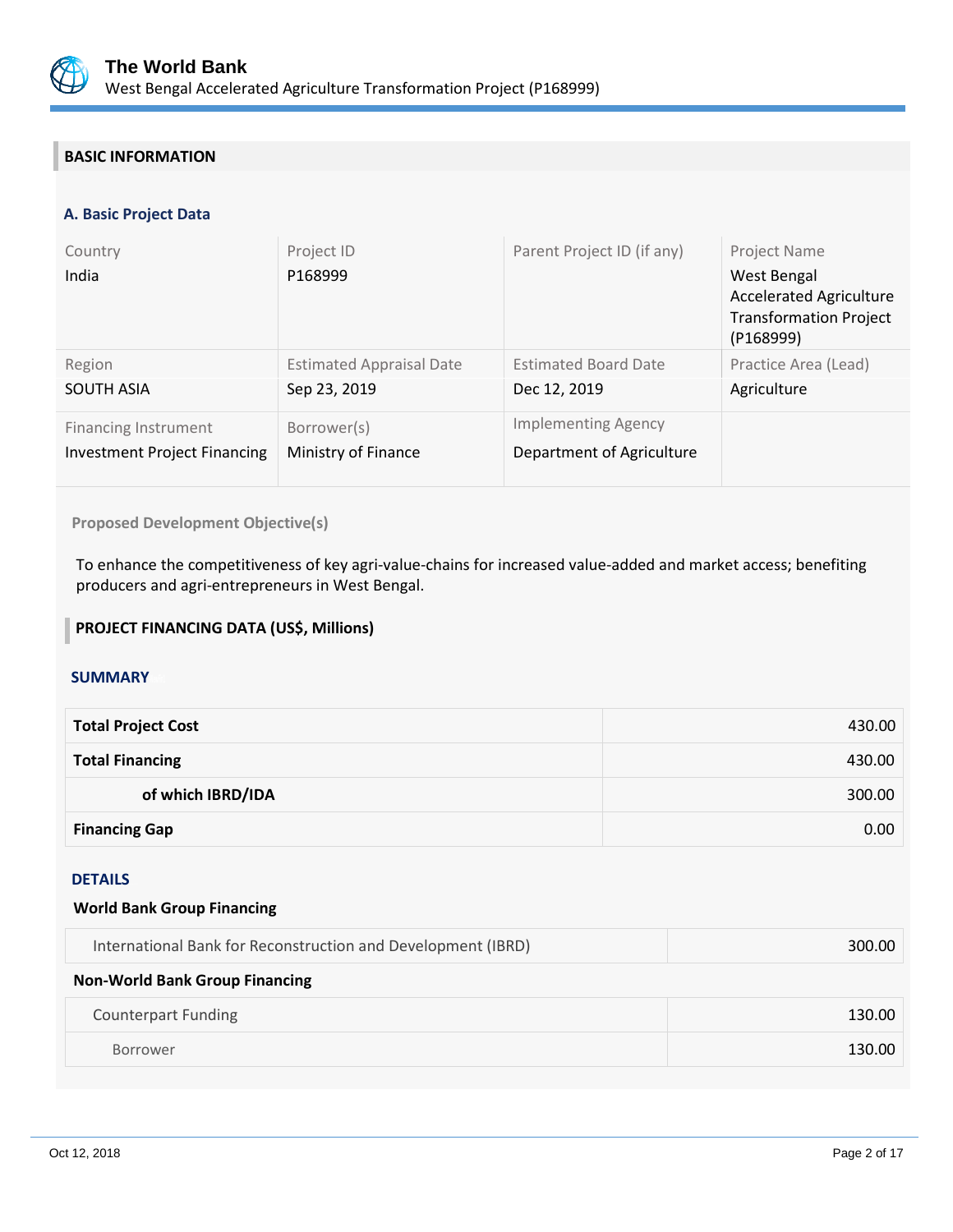

Environmental Assessment Category **Concept Review Decision** 

B - Partial Assessment Track II-The review did authorize the preparation to continue

## **B. Introduction and Context**

Country Context

**1. India is one of the world's fastest-growing economies and well poised for a transition to a higher and more widely shared level of prosperity by 2047—the centenary of independence.** Already the third largest economy in the world in purchasing power parity terms, India is expected to grow at over 7 percent per annum<sup>1</sup>, with aspirations for a possible 8 percent growth per annum in the coming years. To achieve its growth aspirations, India needs to overcome certain persistent constraints. First, growth will need to be sustained, but in a more resource efficient manner, given the country's low per capita natural resource endowment and the impacts of climate change. Second, growth will need to be inclusive to maximize utilization of the country's human resources and address inequality. Third, the country will need to strengthen the effectiveness of the public sector especially in delivering services and enabling the private sector to thrive and drive economic growth.

**2. Agriculture, a vital sector in India's economy, needs higher growth<sup>2</sup> , efficiency and resilience.** Contributing about 16 percent to GDP, the agrarian footprint is visible in every corner of the country. Most of the country's water (90 percent) is used for irrigation, much of the land (61 percent) is used by the sector, and a large section of people (49 percent) work in the sector. Still, agriculture's share in output has fallen steadily, while its consumption of inputs (including water withdrawals) has steadily increased and its share in employment has declined only modestly. In addition, the current agrifood supply chain is not sufficiently developed to take advantage of the changing consumption patterns of a growing middle-class in search of a diverse and nutrient-rich foods. Rightly recognizing this paradigm, the Government of India's (GoI) development agenda<sup>3</sup> for agriculture focuses on seven goals: growth; stability; efficiency; food and nutrition security; food safety; sustainability; and increasing farmers income. GoI further emphasizes<sup>4</sup> higher attention to the eastern region<sup>5</sup> of the country which is well-endowed with natural resources (fertile soil and ample water) and contributes about 40 percent of the overall production of food grains in India. West Bengal, with its large production base, robust infrastructure and strategic location in this region will be the key anchor to drive this national goal and to unlock regional growth and prosperity.

**3. A fundamental shift is required towards a market-driven, higher value-added and resilient agriculture for enhanced producer income and better jobs.** Currently, the sector is only sluggishly and sporadically responding to the emerging demands of a wealthier urban consumer base for high-value and nutrient-rich foods. For this to happen, the farmers and agri-entrepreneurs need access to information and decision tools to select crops and manage them better to meet the changing consumption patterns of the middle class and tap into global market opportunities. Moving producers to a higher value-added and resilient agriculture (including better post-harvest management and food safety systems) will

<sup>3</sup> [http://www.niti.gov.in/writereaddata/files/document\\_publication/Annual-Report-English.pdf](http://www.niti.gov.in/writereaddata/files/document_publication/Annual-Report-English.pdf)

 $\overline{a}$  $1$  The registered growth is driven primarily by robust private consumption, a resilient services sector, and a revival in some industrial activities.

<sup>&</sup>lt;sup>2</sup> Refer pp85 of the Economic Survey 2017-18[. http://mofapp.nic.in:8080/economicsurvey/pdf/082-101\\_Chapter\\_06\\_ENGLISH\\_Vol\\_01\\_2017-18.pdf](http://mofapp.nic.in:8080/economicsurvey/pdf/082-101_Chapter_06_ENGLISH_Vol_01_2017-18.pdf)

<sup>4</sup> [http://niti.gov.in/writereaddata/files/document\\_publication/RAP3.pdf](http://niti.gov.in/writereaddata/files/document_publication/RAP3.pdf)

<sup>5</sup> Assam, Bihar, Chhattisgarh, Jharkhand, Odisha, eastern Uttar Pradesh and West Bengal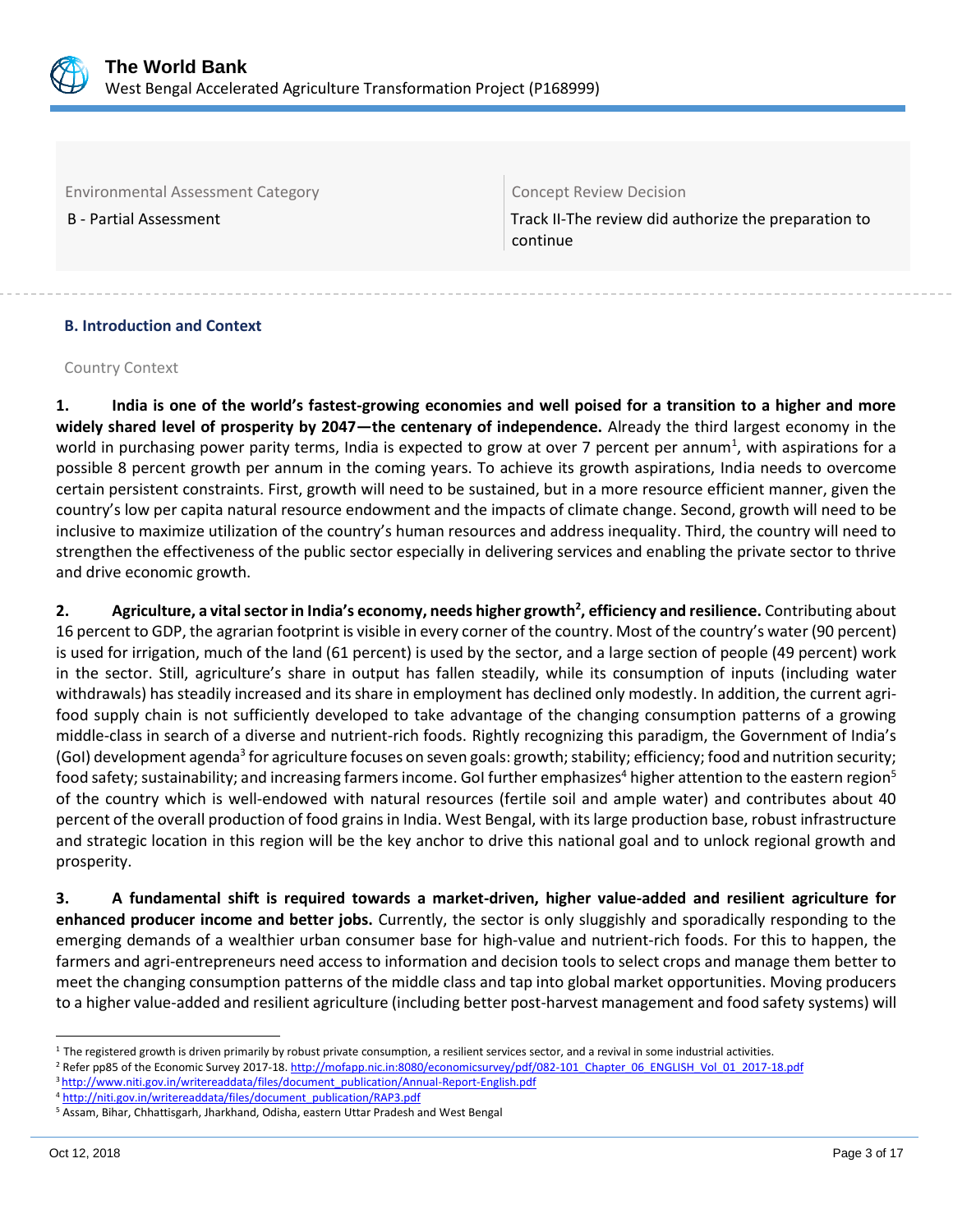

require the government to shift from being a direct market participant to becoming a catalyst and enabler for free markets operating under an agribusiness paradigm. Global experience suggests that an increasing agribusiness-to-agriculture ratio has been an important driver of poverty reduction and generating better jobs, as illustrated by the experiences of Urbanized countries. India can expect similar benefits by transitioning to agribusiness.

## **C. Sectoral and Institutional Context**

**4. West Bengal enjoys sufficient comparative advantages to tap into agribusiness development opportunities.** Ranked sixth among Indian States in terms of state gross domestic product, West Bengal contributes more than 8 percent to the national food basket with only 3 per cent of the cultivable land resources in the country. The State is endowed richly with fertile land, diverse climate, water resources, strategic location and human capital. Enabled by its high cropping intensity (186 percent which is third after Punjab and Tripura), the State leads in the production of rice and jute and is a leading producer of vegetables, fruits, floriculture, ornamental plants, meat and fish. Substantial marketable volumes of several commodities – vegetables, potato, rice, pineapple, flowers, and meat - once steered well towards profitable domestic and international markets, can significantly boost sectoral growth and producers' incomes and the overall economy of the State.

**5. West Bengal is uniquely placed to reap benefits of the national and international trade-corridors and to stimulate regional growth.** West Bengal stands to benefit from India's strategic plans to expand connectivity to the North Eastern States and further to ASEAN countries, backed by its 'Look East' policy. The State serves as a gateway to countries which are part of the regional initiatives (including the BCIM<sup>6</sup> corridor, the BIMSTEC<sup>7</sup>, the Asian Trilateral Highway and the BBIN-MVA<sup>8</sup>) for trade and economic development. Further, the strong logistic linkages with Bangladesh leveraging multiple routes (sea, inland rivers and road) offer additional trade opportunities. The State benefits from the Eastern Dedicated Freight Corridor (EDFC), on which Kolkata is the last destination with two sea ports. This edge in regional connectivity lends West Bengal comparative advantage in developing agri value chains and accessing profitable markets for income growth of producers.

**6. West Bengal will have to create a conducive environment for market-oriented production and harnessing its agribusiness potential.** The State has undertaken several initiatives recently to improve market access (through establishment of farmers markets and improving market infrastructure), facilitate forward and backward linkages and implement market reforms<sup>9</sup> towards efficient functioning of supply chains. To improve delivery of extension services and outreach, the State has promoted an ICT enabled agri-extension service viz. "Matir Katha"<sup>10</sup>. However, unorganized producers, fragmented supply chains, lack of sufficient market orientation, lack of advisory and infrastructure support to ensure consistent quality and standards undermine the efforts for linking producers with profitable markets. Further, the low penetration of institutional credit<sup>11</sup> to producers (about 32 percent producers with credit access) in the State restricts adoption of modern technology and inputs. Inability of the local producers to tap into attractive economic opportunities can be attributed to market failures such as inadequate information (specifically market intelligence) and public goods

 $\overline{a}$ 

<sup>6</sup> Bangladesh-China-India-Myanmar (BCIM) Corridor links 'Kolkata', the capital of West Bengal, with 'Kunming', the capital of China's Yunnan province, passing through Myanmar and Bangladesh, with Mandalay and Dhaka among the focal points

<sup>&</sup>lt;sup>7</sup> Bay of Bengal Initiative for Multi-Sectoral Technical and Economic Cooperation (BIMSTEC) is a regional group of countries in South Asia and South Asia that depend on the Bay of Bengal

<sup>&</sup>lt;sup>8</sup> Bangladesh, Bhutan, India and Nepal Motor Vehicle Agreement (BBIN-MVA) signed in 2015, an umbrella agreement prepared along the European Union pattern, focuses on increasing transport options and ultimately boosting the regional economy.

<sup>9</sup> Such as the amendment of Agricultural Produce Marketing Regulation Act, 1972 (with provision of contract farming, producers' markets and direct marketing etc.) in 2015.

<sup>&</sup>lt;sup>11</sup> Even with a penetration of a good number of MFIs and small banks like Bandhan Bank, in West Bengal has only 34.95 lakh of operative Kissan Credit Card accounts and bank credit to the tune INR 4883 crore (2016-17).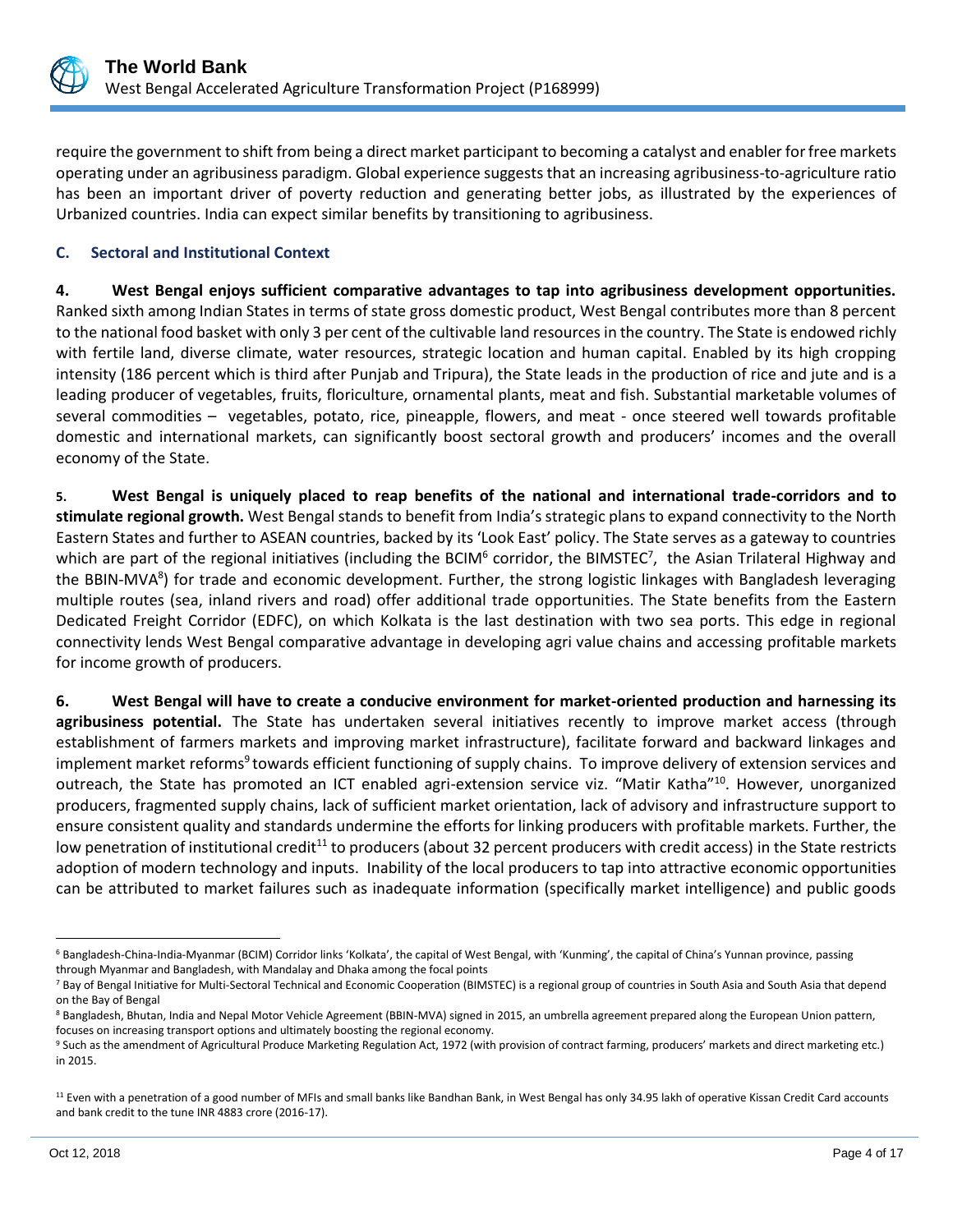

(supply-driven public extension services). These market failures adversely impact the value chain enhancement efforts particularly for value addition and market access, thereby limiting the growth prospects of agribusiness in the State.

## **C. Relationship to CPF**

**7.** The proposed project is fully aligned with the World Bank India Country Partnership Strategy (CPF: FY18-FY22). It contributes to the two main objectives of the CPF: (i) Promote more resource-efficient, inclusive, and diversified growth in the rural sector (objective 1.1) and (ii) Enhance competitiveness and creating jobs (objectives 2.1 and 2.4). The Project will promote resource efficient growth through value chain development that includes market-oriented production, increased reach to profitable markets, value-addition and reduced wastage. The Project will enhance agribusiness competitiveness by strengthening business ecosystems; promoting service providers for value addition, marketing; and making producers 'market ready'.

**8.** The proposed project is well embedded in the Government of India and West Bengal's key strategic priorities for agriculture development including: (i) Doubling farmer's income; (ii) Bringing green revolution to eastern India; (iii) National Agriculture Export policy (draft); and (iv) e-National Agriculture Market, Integrated Scheme for Agriculture Marketing, and National e-Governance Plan schemes for strengthen market infrastructure and information.

**9.** The proposed project is also well positioned to contribute to India's National Action Plan on Climate Change and the State Action Plan on Climate Change<sup>12</sup>. Recognizing the latent and profound impacts of climate change on the agriculture sector and food systems in West Bengal, the Project will aim to support strengthening producer's capacity and improve their resilience to economic shocks in general with greater attention to risks emanating from market integration and climate change. Further, the project will advance access to climate smart agriculture technologies and practices and measures to manage such risks. The objective of water use efficiency, including on-farm efficiency, will be largely met through other projects (e.g. Major and Minor Irrigation Projects - with which this Project is well aligned). The rising consumer demand for safer and sustainable agricultural produce (through adoption of Good Agricultural Practices<sup>13</sup> and other relevant standards emphasizing resource optimization and environmental conservation) will be leveraged to promote eco-friendly farming practices and mitigate the climate change impacts. The market failure in demonstrating the economic benefits of lower residue produce and adherence to SPS measures will be addressed through capacity development and handholding of producers to enable them to experience these benefits firsthand.

# **PROPOSED PDO/RESULTS**

## **D. Proposed Development Objective(s)**

**10.** The PDO is to enhance the competitiveness of key agri-value-chains for increased value-added and market access; benefiting producers and agri-entrepreneurs in West Bengal.

## **Key Results**

**11.** The following Key Performance Indicators (KPI) are proposed for measuring the core outcomes of the project:

- a) KPI 1 Farmers reached with agricultural assets or services with gender segregation (number)
- b) KPI 2 Value addition: Share of agricultural produce that is processed into high value products (percent)

 $\overline{a}$ 

<sup>12</sup> <http://www.moef.nic.in/downloads/public-information/West-Bengal-SAPCC.pdf>

<sup>&</sup>lt;sup>13</sup> Widespread adoption of Good Agriculture Practices (GAP) amongst small grape growers in Maharashtra boosted their competitiveness in international market besides reducing environmental impact.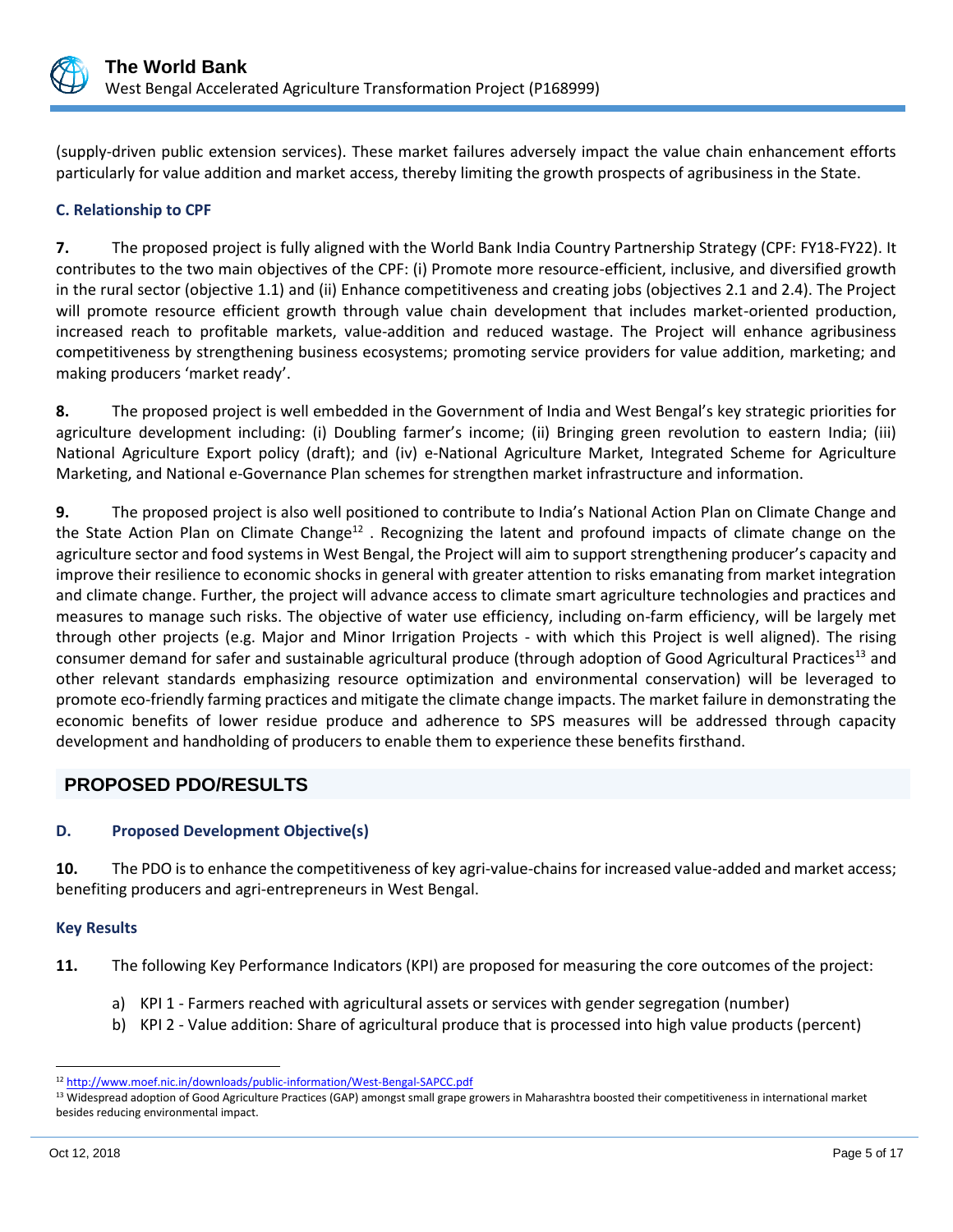

- c) KPI 3 Competitiveness: Incremental sales of targeted commodities in domestic and export markets (percent)
- d) KPI 4 Market access: Number of buyers and volume contracted (number)

In addition, the following indicator regarding citizens' engagement in the Project will be measured:

e) Degree of satisfaction of project beneficiaries with the quality of services provided by the Project (gender segregated), as a partial measure of citizens' engagement.

## **E. Concept Description**

#### 1. Description

**13.** The proposed Project will be structured as an Investment Project Financing (IPF) over a six-year period funded by an IBRD loan. It will focus primarily on the value addition and marketing of primary produce in prioritized agriculture and allied sectors namely horticulture (fruits, vegetables, spices, flowers), livestock (meat, eggs and dairy) and aquaculture (high value species), for which the State has sufficient comparative or competitive advantage.

**14.** The following key binding constraints will be addressed in this Project to strengthen agribusiness development opportunities in West Bengal and thereby contributing to expanding overall regional growth prospects.

- a) Unfavorable environment for agribusiness: Barring the native industrial groups and a few corporates, the business climate of West Bengal is not viewed favorably by private sector companies and other business entities (such as investors, multinationals, startups). Absence of enabling policy environment results in market failures that are visible as inadequate investments in services and resources by market players towards strengthening the agribusiness ecosystem in the State.
- b) Inadequate marketing support systems for farmers: Despite a diverse agro-climate, higher irrigation coverage, strategic location and leadership position in production of several commodities, West Bengal has not been able to tap growth opportunities for its farmers when compared to states like Maharashtra, Punjab and Gujarat. The state continues to be beset by inadequate focus on capacity development of farmers, infrastructure for value addition, food safety, quality standards and logistics, systems for trade and market intelligence, and diversification into profitable markets including export, which limit the economic potential of agriculture sector in the state.
- c) Limited access to institutional finance for value chain actors: Low levels of market integration among producers and agri-entrepreneurs in West Bengal, in addition to typical barriers such as lack of collateral and professional support, limits access to institutional finance. Reduced exposure of formal financial institutions to enterprises and the large segment of producers leads to poor fit in products offered to these disadvantaged segments of the value chain.

The Government of West Bengal is keen to address the above binding constraints through improved systems, stronger institutions, effective business processes and efficient delivery mechanisms. The proposed agri-value chain development strategy of the project is likely to attract private investment and unlock the agribusiness potential of the State.

**15.** The Project will seek to leverage the strategic and spatial integration of the ongoing and upcoming investments of World Bank in West Bengal<sup>14</sup>, especially those in the irrigation and logistics domains to foster improved market access

 $\overline{a}$ 

<sup>14</sup> World Bank Accelerated Development of Minor Irrigation Project (ADMIP); World Bank Major Irrigation and Flood Management Project (MIFM); World Bank Logistics Improvement Project (LIP);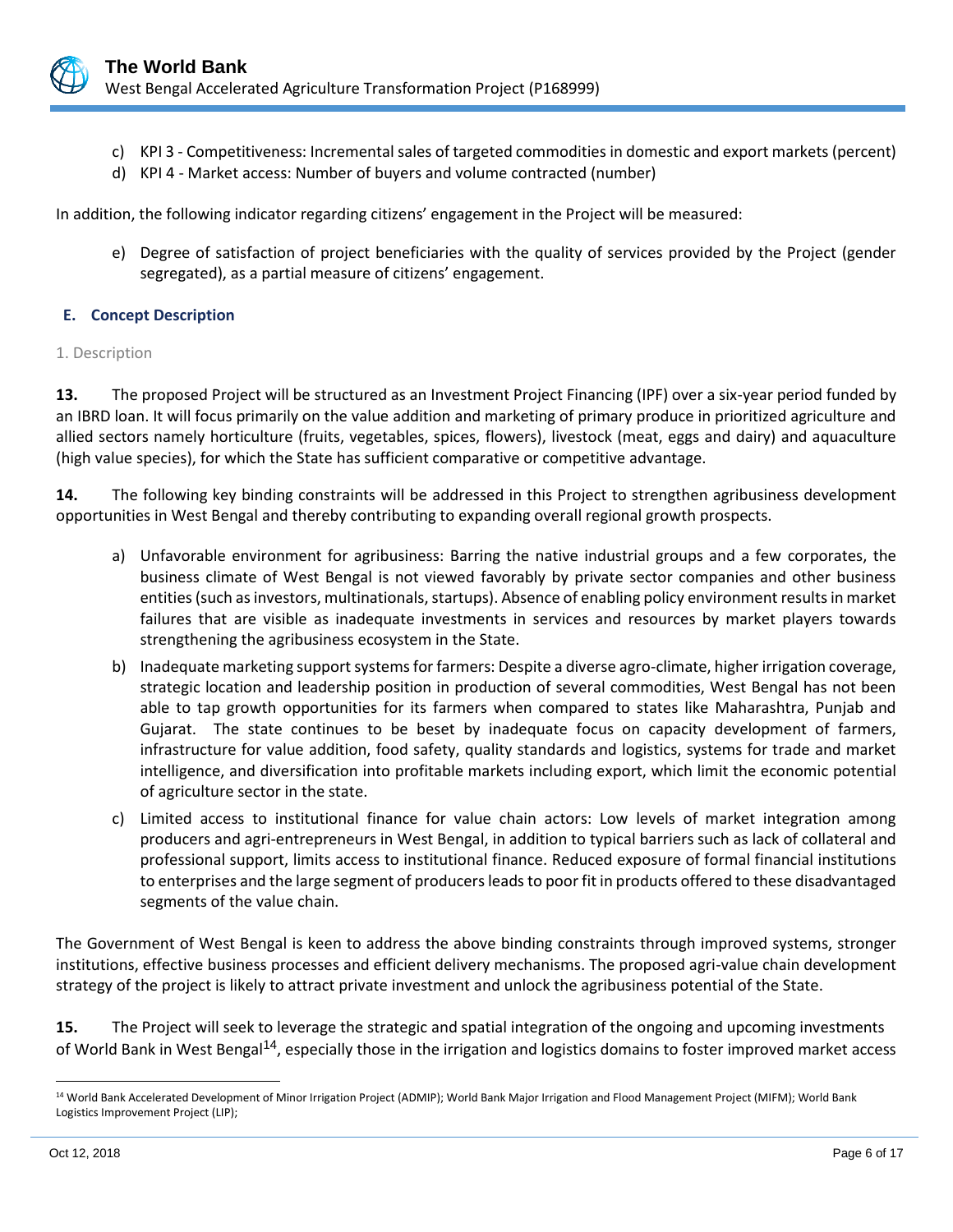

and value addition. The project will develop 'agri-business hubs' - a platform consolidation center for raw agricultural produce such as fruit, vegetables, flowers, and other key commodities that would enable aggregation, storage, primary and secondary processing, packaging, logistics and distribution. Considering the strategic and spatial integration of Bank supported irrigation projects in West Bengal and the connectivity of remote production areas with the agribusiness hubs, suitable 'agro-zones' (large areas with high concentration of targeted commodity), will be identified. Within the agro-zones, 'clusters' will be promoted for connecting producers to profitable markets under this Project (see Figure 1 below). The agro zones and clusters, will be prioritized in consultation with the market players and other value chain stakeholders, for ensuring long-term viability of Project investments.



#### **Figure 1: Strategic and spatial integration of World Bank investments in West Bengal**

**16. Maximizing finance for development:** The Project will address key market failures by following a value chain ecosystem development approach<sup>15</sup>, which will help to strengthen collaboration and coordination among the stakeholders. Inclusive public-private dialogue and multi-stakeholder governance structures will help in creating an enabling business environment to ensure continuity and predictability of conducive policies for agribusiness development. The project will also improve incentives and reduce private sector transaction costs and risks by investing in aggregation of producers, enhancement of agribusiness infrastructure (goods and works), strengthening food safety systems (certifications and phytosanitary licensing) and capacity development of stakeholders particularly producers and agrientrepreneurs. This will lead to crowding-in of private sector investments.

 $\overline{a}$ <sup>15</sup> <https://worldbankgroup.sharepoint.com/sites/gsg/Agbiz/Documents/future%20of%20food%20paper%204-13-18%20web.pdf>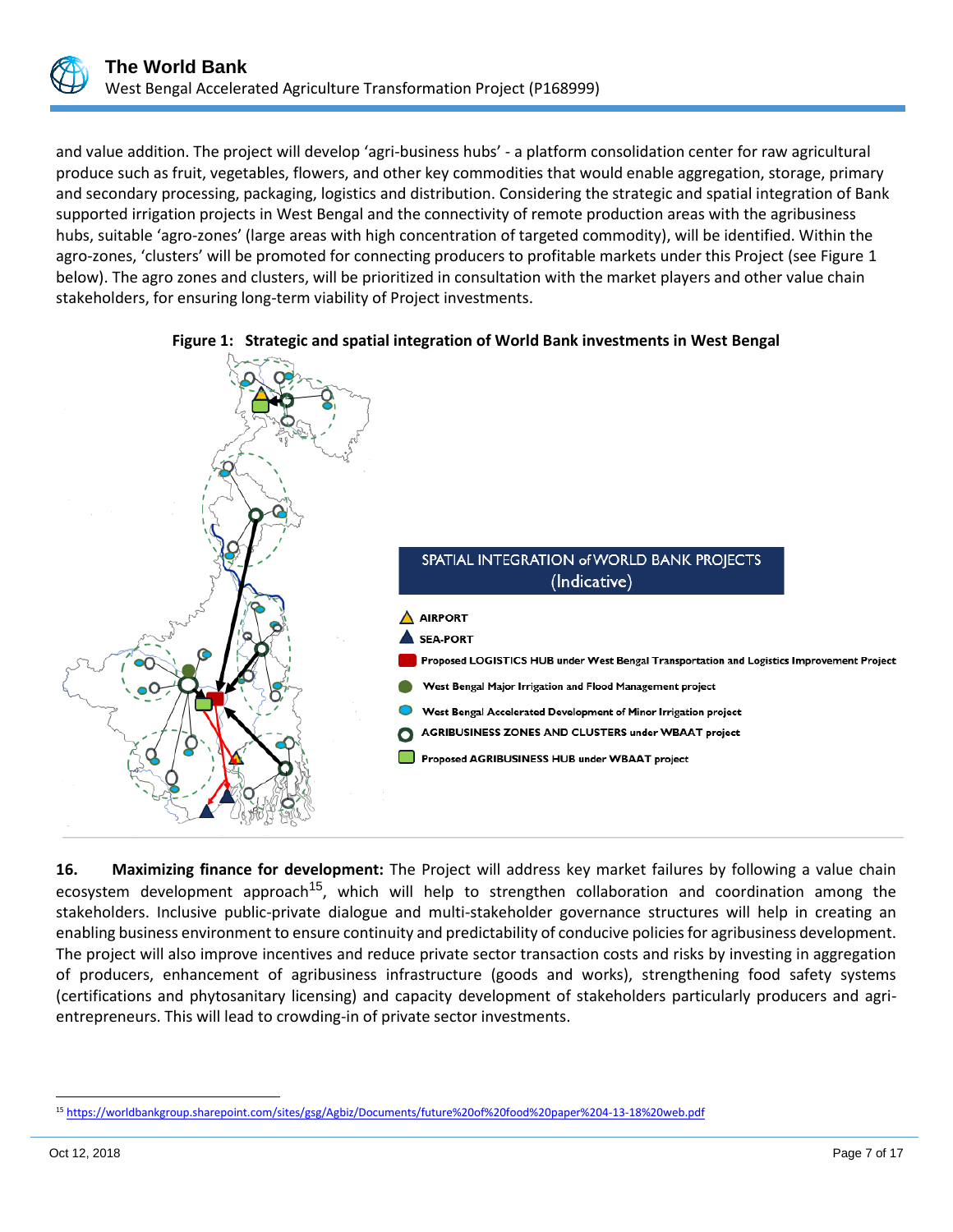

**17.** The figure 2 below, illustrates the Project approach, and outlines the planned interventions for enhanced competitiveness of key agri-value-chains through increased value-added and market access; benefiting producers and agri-entrepreneurs in West Bengal.



**Figure 2: Intervention logic and results chain**

**18.** Based on the above approach, the Project is designed with three inter-related technical components: (i) Enabling institutions and agri-business ecosystem; (ii) Support to producers for market integration; and (iii) Access to infrastructure, finance and markets. The fourth project component would focus on project coordination, management, monitoring and evaluation, and knowledge sharing.

# **Component A: Enabling institutions and agri-business ecosystem**

**19. A1. Promoting institutional structures for value chain governance:** The objective of this subcomponent is to promote an 'agribusiness friendly' policy environment to improve private incentives and reduce transaction costs and risks. This will be achieved by developing institutional structures and mechanisms that favor cooperation and coordination among value chain stakeholders and deepen the private-public dialogue. The Project will support the following mix of activities: (i) reviewing and adapting the current institutional framework to improve its effectiveness and efficiency; (ii) facilitating increased consultations among the value chain stakeholders; for instance, through regular forums to discuss the various constraints of the sector; review and update the sector strategy; develop a shared vision and a harmonized approach to minimize potential conflict and devise mechanisms for coordinating private and public investments; and (iii) strengthening the capacity of key organizations overseeing the sector (both public and private) to provide needed services to their members and to advocate for a more enabling business environment.

**20. A2. Addressing market failures and service delivery gaps:** This subcomponent seeks to develop a strong base of human capital and entrepreneurial capacity for exploiting economic opportunities in the agribusiness sector viz., value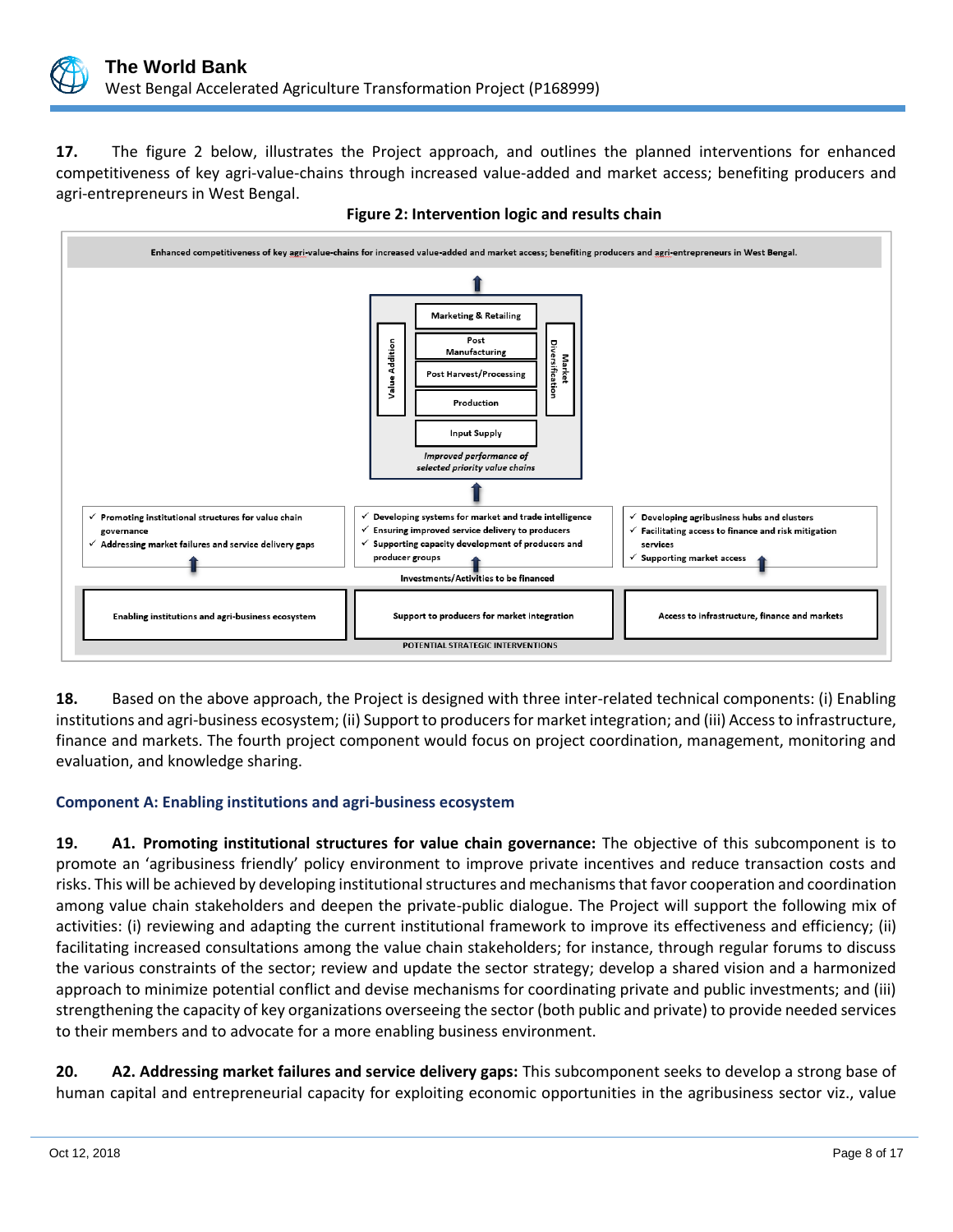

addition and other key support services towards market integration. To this end, the Project will support the following activities: (i) technical assistance (TA) that enables agribusiness support entities (both public and private) to raise the quality of their existing services and create new ones in response to the sector demand; (ii) a capacity-building program to equip beneficiary institutions with requisite capacity; (iii) linkages and partnerships with value chain actors to better meet the needs of local agribusinesses; and (iv) access to finance for upgrading/expanding the scope of services provided by beneficiary institutions. It is expected that this service provision approach will engage local entrepreneurs, to create a catalytic effect in accelerating the agribusiness growth in the State. The project will emphasize inclusion of youth, both men and women.

## **Component B: Support for market integration of producers**

**21. B1. Developing systems for market and trade intelligence:** Market diversification for improving producer incomes cannot be achieved merely by pushing what is produced but by producing what is demanded by the markets. This subcomponent aims to develop trade and market intelligence systems, which will play a key role across different phases of the market diversification program. The Project will invest in developing SMART (Systems for Market and Trade) intelligence (which will entail both solution building and solution access) and in developing capacities of stakeholders for effective deployment and continued improvement of this system. SMART intelligence will provide producers, policymakers and other key entities with relevant information and decision support inputs for improving the competitiveness of the primary and value-added produce from targeted production zones. Using the model of Farmer Business Schools<sup>16</sup> (covered under sub-component B3), the Project will aim to get the producers familiarized with the indicative scenarios in which business, economic and policy decisions are made, thus helping them to become 'market ready'.

**22. B2. Ensuring improved service delivery to producers:** This subcomponent will aim to strengthen the State extension and advisory services (both public and private)<sup>17</sup> that will enable the producers to receive timely services related to production knowledge as well as the range of agricultural development tasks, such as credit, supplies, marketing and markets. The Project will strengthen the capacity of existing public extension agencies particularly improving internal systems for effective inter-departmental coordination; linkages with research and academia; and with private service providers for efficient delivery of extension and advisory services. The Project will also support the private service providers to expand outreach and address financial and non-financial barriers Enhanced uptake of quality-assured services by the producers and producer organizations will strengthen the pre-production and production systems viz., advisory, climate smart technology, inputs, mechanization, irrigation, and production risk management.

**23. B3. Supporting capacity development of producers and producer groups:** The objective of this subcomponent is to strengthen the capacity of the producers for better management of their farms as a 'business unit' and support them to get mobilized in producer organizations for effective participation in the value chains. This will be achieved by focusing the 'lead farmers' in the clusters; building their entrepreneurial capacity through approaches such as 'Farmer Business School' and 'The Life Long Learning of Producers (L3F) through Mobile Phones'<sup>18</sup>; and mobilizing them in appropriate institutional structures. The core areas of training for the producers will include Good Agriculture Practices (GAP), climate smart agriculture, post-harvest management and quality assurance, farm resource management, farm business management, managing production and market risks, pricing, selling and negotiation skills, basic understanding of value chain and market operations and consumer behavior. For effective learning using peer-group approaches, producers will participate in groups which can either be existing producer companies and farmer clubs or be newly developed under the project.

 $\overline{a}$ <sup>16</sup> [http://www2.giz.de/wbf/4tDx9kw63gma/GIZ\\_Studie%20SNRD\\_EN\\_Webversion\\_150914.pdf](http://www2.giz.de/wbf/4tDx9kw63gma/GIZ_Studie%20SNRD_EN_Webversion_150914.pdf)

<sup>&</sup>lt;sup>17</sup> The proposed 'private operators for irrigation services' under the World Bank Major Irrigation Project will be also included to provide higher level services to the producers.

<sup>&</sup>lt;sup>18</sup> http://siteresources.worldbank.org/INTLL/Resources/Lifelong-Learning-in-the-Global-Knowledge-Economy/lifelonglearning GKE.pdf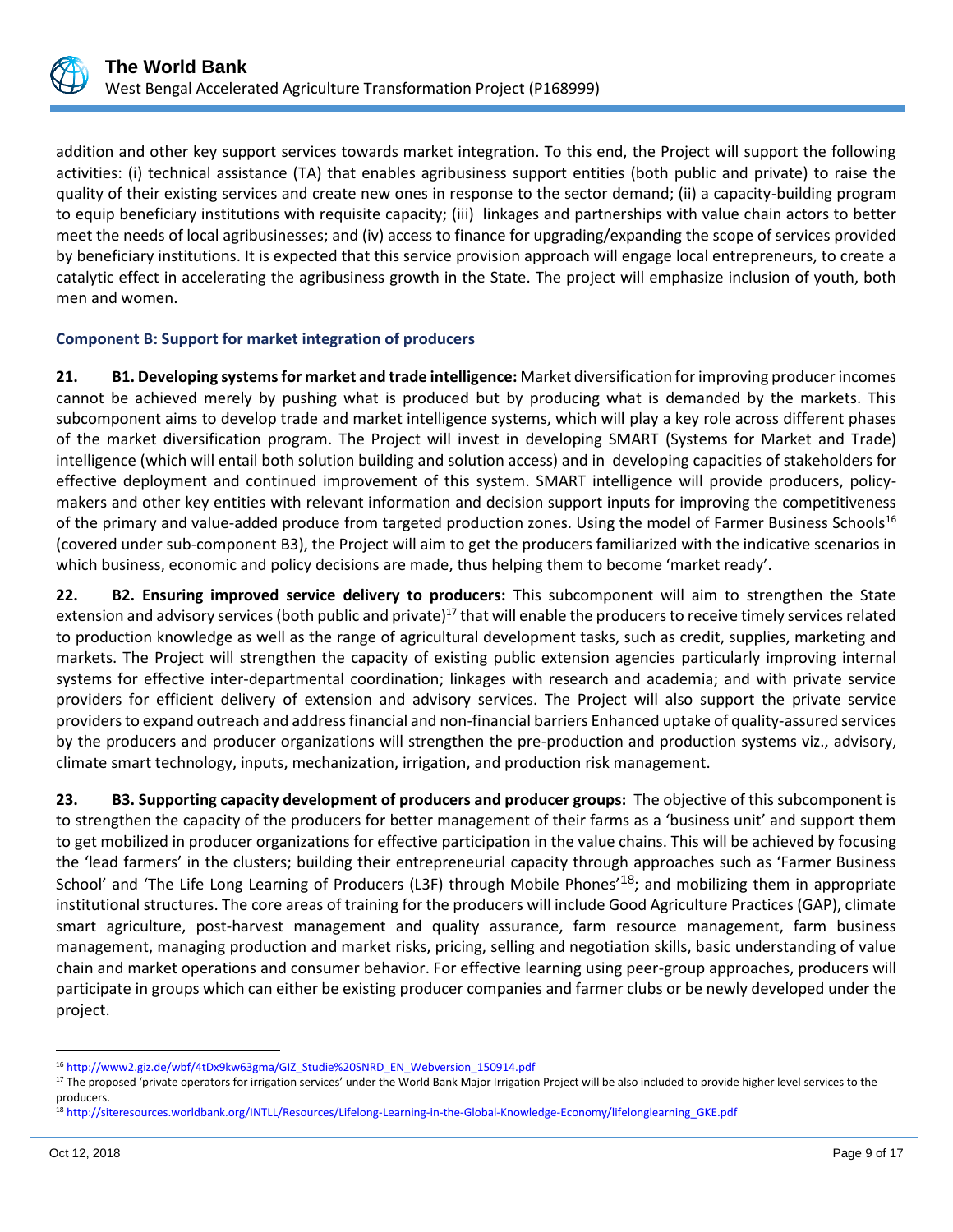

## **Component C: Access to infrastructure, finance and markets**

**24. C1. Developing agribusiness hubs and clusters:** This subcomponent will develop 'agribusiness hubs' to enable the targeted commodities to reach export markets and distant domestic markets through facilities for consolidation, value addition and logistics. The strategic and spatial integration of relevant World Bank projects in West Bengal will inform the identification of potential 'agro-zones'<sup>19</sup> and 'clusters' within these agro-zones, considering the efficiency in transportation to the agribusiness hubs (see Figure 2 above). Experiences elsewhere indicate<sup>20</sup> that a multi-stakeholder governance system for steering the management of such facilities (hubs), leads to enhanced development outcomes. Clusters will be linked to the 'hubs' for connecting the producers with markets. Appropriate business and market structures such as Producer Companies, Productive Alliances<sup>21</sup>, network enterprises and platform businesses will be promoted in the clusters. Business entities, including producer companies, operating in the identified clusters will benefit from economies of scale and scope which are typically enjoyed by large firms. Establishment of agribusiness hubs and clusters will enable the downstream value chain actors (lead firms, distributors, exporters) cater to the market efficiently and enhance agribusiness growth opportunities. This will also create business opportunities for delivery of value chain services viz., compliance, handling, packaging, storage, transportation within the hubs and clusters.

**25. C2. Facilitating access to finance and risk mitigation services:** This sub-component will seek to address the barriers for relevant value chain actors (including producer companies, service providers, exporters, lead firms etc.) to access finance from mainstream institutional sources and manage production and market risks. While the concerns of the financial institutions related to promoter's capacity and intent, market demand, documentation, regulatory compliances, and business handholding assistance will be largely addressed through capacity development activities, this subcomponent will focus on the other major requirements of the financial institutions primarily related to promoter's equity and collateral. Additionally, financial assistance from the Project will be mobilized through setting up an 'Agribusiness Development Fund' primarily to provide a basket of financial and risk instruments and support measures to primarily producer companies and other relevant entities. This will address critical barriers to capital (financing, technology, production facilities) and other significant needs of the value chain actors and drive innovations.

**26. C3. Supporting market access:** Subcomponent C3 will support value chain actors including producer companies to access profitable markets). Suitable partnerships will be facilitated between producers and the market facing players. The Project will promote a range of approaches including contract farming, linkages with integrators and other market channels viz. modern retail, responsible supply chains, organized national markets, e-markets, and exporters. Trade and market requirements such as support infrastructure and systems for Sanitary and Phyto Sanitary (SPS), traceability, and standards-certification will be strengthened. The Project will strategically invest in systems for differentiating the products in destination markets and for strengthening the capacity of value chain actors and the staffs of implementing agencies in marketing aspects by organizing events, exposure visits; facilitating trade conclaves; investing in branding and promotion; and providing critical infrastructure). This subcomponent will enable the producers to come closer to profitable markets (last mile players and consumers) and improve their bargaining power to realize higher returns.

 $\overline{a}$ <sup>19</sup> Large areas with high concentration of targeted commodity

<sup>20</sup> <http://agriporta7.nl/>

<sup>21</sup> [http://documents.worldbank.org/curated/en/702681480494322907/pdf/110615-WP-LinkingProducerstoMarketsthroughProductiveAlliances-PUBLIC-ABSTRACT-](http://documents.worldbank.org/curated/en/702681480494322907/pdf/110615-WP-LinkingFarmerstoMarketsthroughProductiveAlliances-PUBLIC-ABSTRACT-SENT.pdf)[SENT.pdf](http://documents.worldbank.org/curated/en/702681480494322907/pdf/110615-WP-LinkingFarmerstoMarketsthroughProductiveAlliances-PUBLIC-ABSTRACT-SENT.pdf)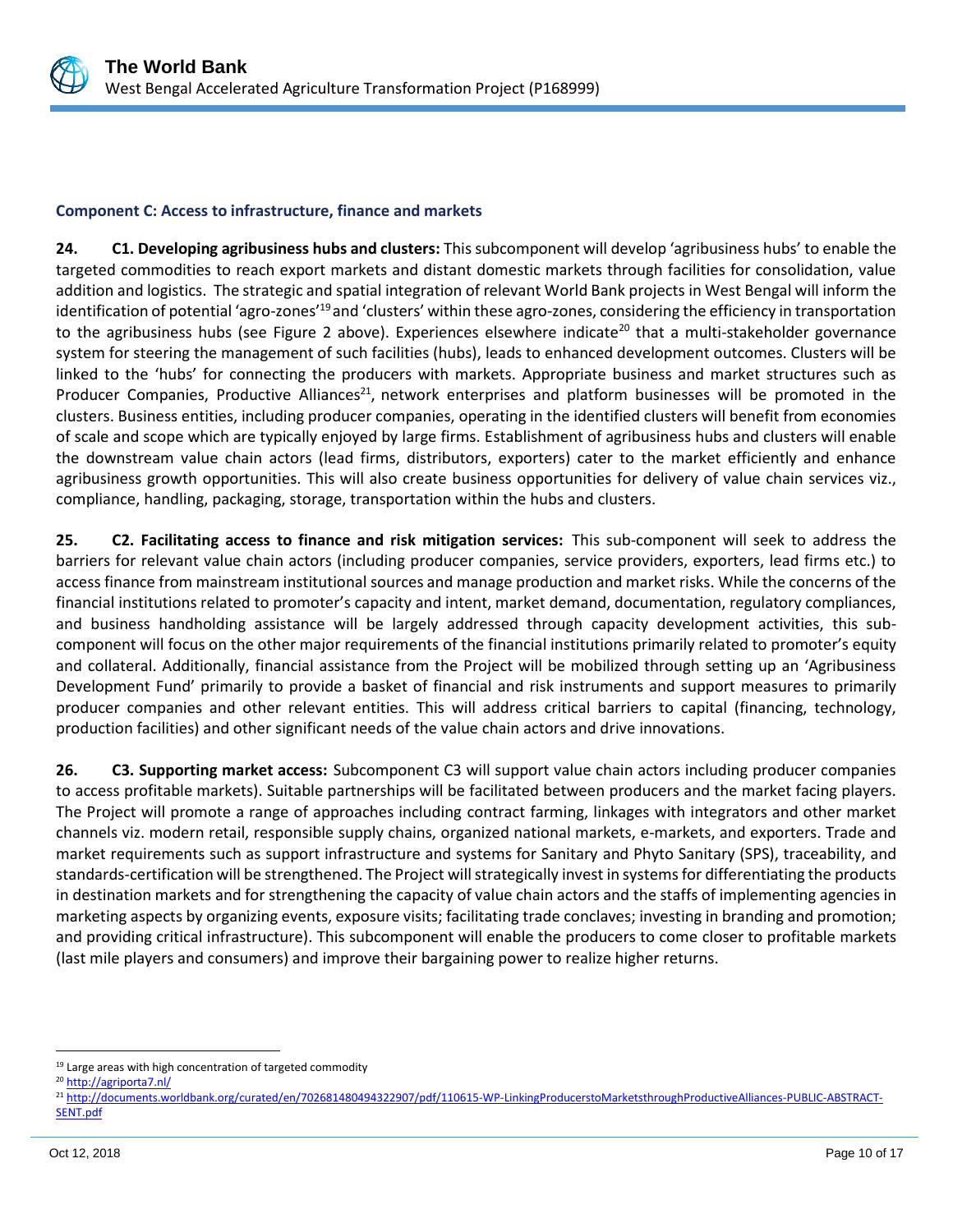

## **Component D Project Management**

**27.** The Department of Agriculture, Government of West Bengal, will be tasked with the overall management of the Project. The implementing agency will establish a Project Management Unit (PMU), and provision appropriate staffing and operating resources. The Project will plan an ICT based Management Information System (MIS) that will enable the PMU to access project information and data from the field in real-time. ICT will also be used to facilitate the feedback from project beneficiaries on project activities planned/under implementation (citizen engagement) and will be mainstreamed in the project's grievance and redress mechanism. The other areas of investment include monitoring and evaluation and knowledge management.

## 2. Overall Risk and Explanation

**28.** The overall risk rating for the proposed project at the concept stage is considered Substantial. This rating is related to the following: (i) Technical design of project which is rated Substantial; the project is promoting innovative approaches of value chain development which involve private sector participation and the development of clusters and agribusiness hubs; (ii) Institutional capacity for implementation and sustainability is also rated Substantial. This is due to coordination challenges of multiple implementation agencies and capacity of the implementing agency (Agriculture Department) which is yet to be assessed; (iii) Fiduciary risks are rated Substantial. A large number of transactions and a significant number of agreements are expected in this project, including the establishment of an Agribusiness Development Fund; and (iv) Environmental and social risks are rated Substantial, especially due to foreseen investments in the agribusiness hubs which may involve land acquisition, relocation of people, labour in-flux, and increased pollution from agri-processing. Mitigation measures will be put in place to deal with these risks, including capacity-building of project actors, ensuring proper interdepartmental coordination mechanisms, and preparation of adequate environmental and social safeguards.

**29. Gender.** The 2011 census figures list only 32.8 percent women formally as primary workers in the agricultural sector, in contrast to 81.1 percent men. The women are not given due recognition as farmers which hampers their ability to access productive input. Extension services typically engage with male farmers, while ignoring women as it is assumed that women do not manage the farm. The project design and approach will reflect the need for taking into account the gender dimension and risks associated with knowledge and technology transfer. Project will be designed to ensure that it provides equal opportunities for women to participate in project activities. Agricultural technologies, to be promoted will be screened to ensure that they are gender-neutral. Similarly, the identification of lead/contact farmers would be gender balanced.

## **B. Economic Analysis**

1. Briefly describe the development impact in terms of expected benefits and costs

**30.** The Project will mobilize producers (numbers to be determined at the time of preparation) and connect them to more profitable markets by promoting value addition, higher competitiveness and stronger linkages with market facing players. This will enhance producer income, create job opportunities across value chains and trigger private sector investments in project clusters.

**31.** The major costs of the Project will include creating enabling business environment, bridging the service delivery gaps in value chains, creating trade and market intelligence systems, improved service delivery to producers, supporting capacity development of producers, developing agribusiness hubs, instituting 'agribusiness funds' and supporting market access. The costs of the project will be based on the number of agro-zones and clusters, number of producers to be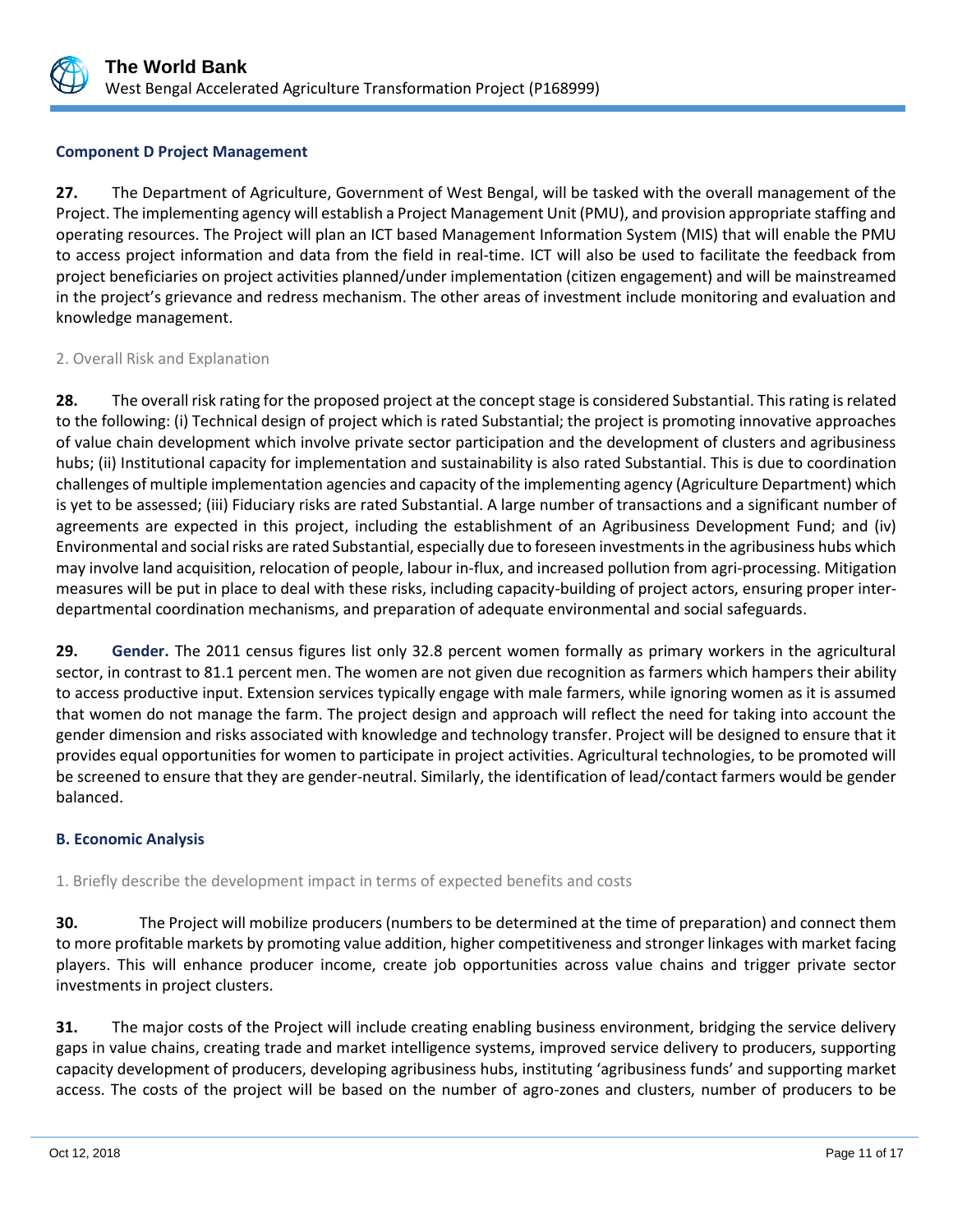

impacted and number of relevant value chain actors to be supported. This will be identified through value chain analytics and stakeholder consultations during project preparation and will be agreed with the Client. The Project costs and detailed cost-benefit analysis will be worked out accordingly.

## 2. Rationale for public sector provisioning/financing, if applicable

**32.** The project would support the value addition and market access, in part through public provisioning of goods, services and financing as required for these activities which are still at infant and nascent development stage. It would address market failures and remove/ reduce distortions that stand in the way of these activities. It would strengthen capacity in the agribusiness sector, including building up institutional capacity in the targeted value chains as well as enhancing the capacity of core public services. Project support would include development of enabling environment for agribusiness, strengthening service delivery mechanisms and agri spatial solutions for integrating producers with market through investment in critical infrastructure and support measure for access to finance and markets. The Project would strengthen the capacity of value chain actors including producers for nurturing and expanding the agribusiness ecosystem in the State.

## 3. Value added of the Bank's support

**33.** One World Bank led transformation: The project seeks to spatially and strategically leverage the existing and upcoming World Bank investments in West Bengal to usher agribusiness growth in the State. A multi sector approach will be followed in the design, development and delivery of this Project. The complementarity between the World Bank and International Finance Corporation will be leveraged for bringing in lead private sector companies for driving efficiency and innovation in selected Value Chains for enhanced competitiveness, increased value added and market access. The proposed leverage of Bank investments in 'totality', as illustrated above, together with the planned interventions to harness private sector investments for maximizing finance for development will usher 'One World Bank' transformation not only within West Bengal but will also trigger regional growth.

## 4. Brief description of methodology/scope and next steps

**34. General methodology for Economic and Financial Analysis.** The economic and financial analysis would determine the viability of project activities from both the private (financial analysis) and the social (economic analysis) perspectives. The analysis from both perspectives is needed, as private and social costs and benefits of agribusiness investments may diverge, owing to: (i) market failures or policy-induced distortions that may bias perceptions by economic actors in agri-value chains; and (ii) negative externalities caused by economic shocks including climate change impacts. Given the uncertainty with regard to future price and production levels (due to the volatility of external markets, and/ or the impacts such as climate change), special emphasis would be placed on risk and sensitivity analysis. The following would be performed: (i) estimates of project profitability for those activities that can be subjected to quantified analysis: gross margin and cash-flow analysis, Net Present Value (NPV), Financial Rate for Return (FRR), Economic Rate of Return (ERR), as well as switching values; (ii) sensitivity analysis of the project's viability and sustainability under differing cost and revenue scenarios; and (iii) summary of the key issues affecting economic and financial returns, including the environmental and social externalities such as the greenhouse gas (GHG) emissions.

**35. Socio-economic studies and next steps.** Socio-economic studies would be undertaken as part of project preparation with the following objectives: (a) confirm the selection of key value chains based on an assessment of their potential, and taking into account the support provided by other operations; (b) update the inventory of entities potentially eligible for project support in the selected value chains; (c) establish product/ quality specifications for producers and intermediaries based on expectations of downstream players such as traders, industrialists and exporters;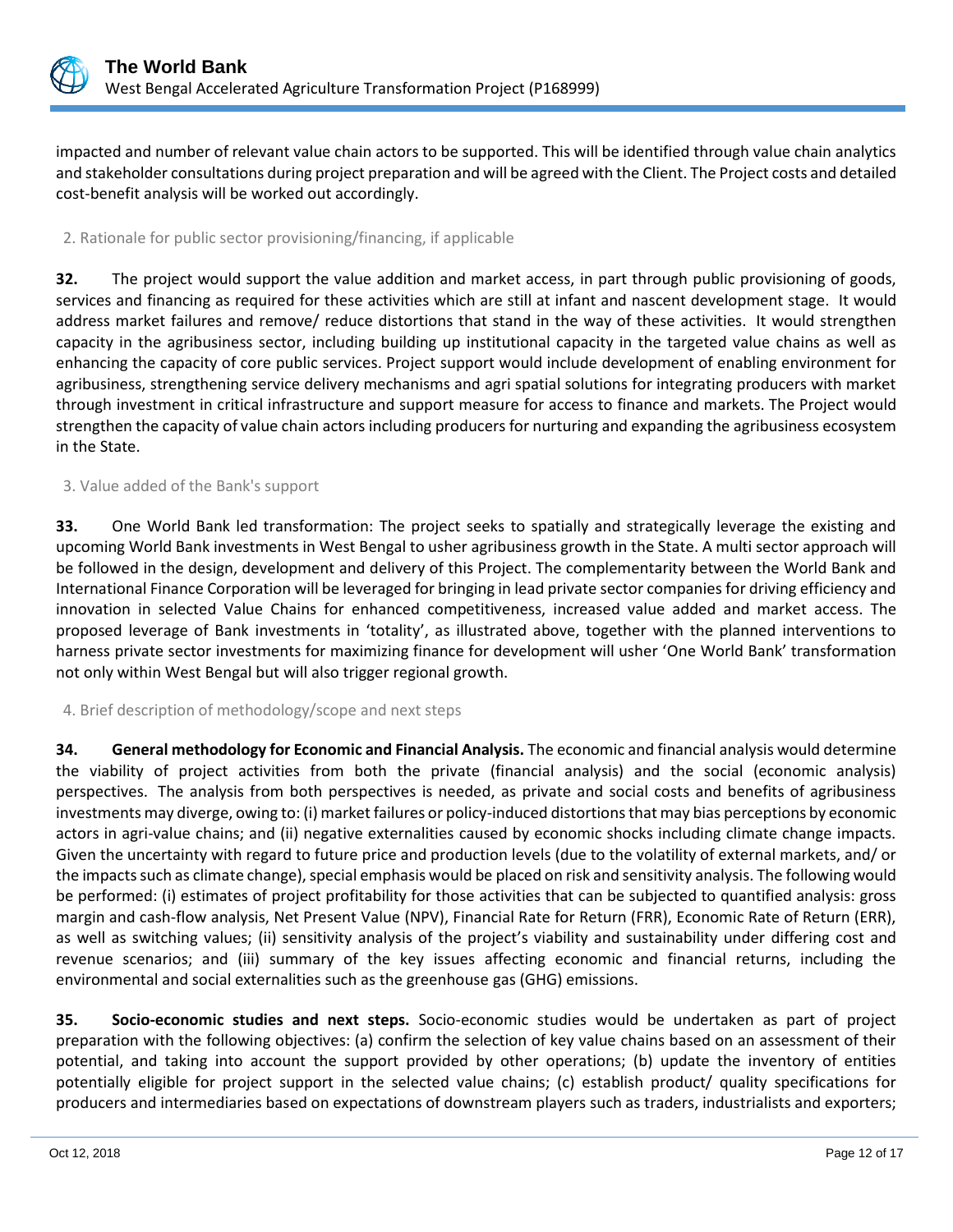

(d) propose value chain organization modalities related to the scale of the project, including identifying needs in individual or collective productive infrastructure; (e) propose rules and financial mechanisms under the MFD approach; (f) identify the most appropriate advisory support modalities, including technical assistance and commercial advice, as part of Productive Partnerships; and (g) carry-out pre-feasibility studies for potential agro-zones. The proposed studies, especially those under sections (d), (e) and (f) would pay close attention to the special challenges faced by women and youth, and other vulnerable groups in agribusiness development.

**36.** The team will undertake project preparation missions that will include extensive field visits for interaction with key stakeholders, assessment of client capacity and scoping opportunities. The Team will do extensive desk review and if required undertake market analytics to shortlist the value chains. Further in-depth study will be done to identify the common barriers across the value chains, which this transformative project could address. The study findings will be discussed with key industry players and stakeholders to understand the various facets of business climate and supply side issues in West Bengal. The preparation team will also try to capture good practices and lessons from other country/ies in implementing similar projects.

## **C. Implementing Agency Assessment**

**37.** The Department of Agriculture, Government of West Bengal, will be responsible for implementing this Project. A thorough assessment of this department will be done during the Project preparation particularly for human resources, finance, procurement, environment and social safeguards. Moreover, the Department of Agriculture Marketing, West Bengal Agro Industries Corporation, as well as Department of Food Processing Industries and other related Departments viz., Horticulture, Livestock and Animal Husbandry, Fisheries and Industry Commerce and Enterprises are also likely to play a role in implementation of this Project. The team will assess their implementation capacity, besides developing a suitable institutional mechanism to ensure adequate coordination and collaboration among these departments.

## **SAFEGUARDS**

# **A. Project location and salient physical characteristics relevant to the safeguard analysis (if known)**

In the ethnographic map of India, West Bengal (WB) occupies an important place, as it is inhabited by substantial number of tribal communities. The tribal communities, with a population of 4.5 million, are found almost all the districts of the State. In 6 districts, tribal population exceeds 10 percent of the total district population. The distinctiveness of each tribe is manifested in its language, social organization, rituals and festivals, and also in their dress pattern, adornments, and art and craft. Tribes in general live in a close relationship with nature and depend on it for their survival. Following the Indian Constitutional provision (Article 342), in West Bengal as many as 40 groups have been categorized, with 3 declared as Primitive Tribal Groups. They live predominantly in the rural areas and their social, cultural, economic, political, and historical characteristics induce not only vulnerability, and often 'excluded' from development interventions. While the project interventions will not affect adversely the tribal, these groups do require special attention for ensuring inclusion and equity.

WB is the only state in India which connect the Himalayas in the north to the Bay of Bengal in the south. West Bengal is one of the most diverse state in India from a physiographical point of view. The Himalayan hill region in the northern extreme of the state is a part of the eastern Himalayan range. The narrow Terai region separates the hills from the North Bengal plains, which in turn transitions into the Ganges delta towards the south. The Rarh region intervenes between the Ganges delta in the east and the western plateau and high lands. A small coastal region is in the extreme south, while the Sundarbans mangrove form the intertidal geographical landmark on the coast. West Bengal is part of the one of the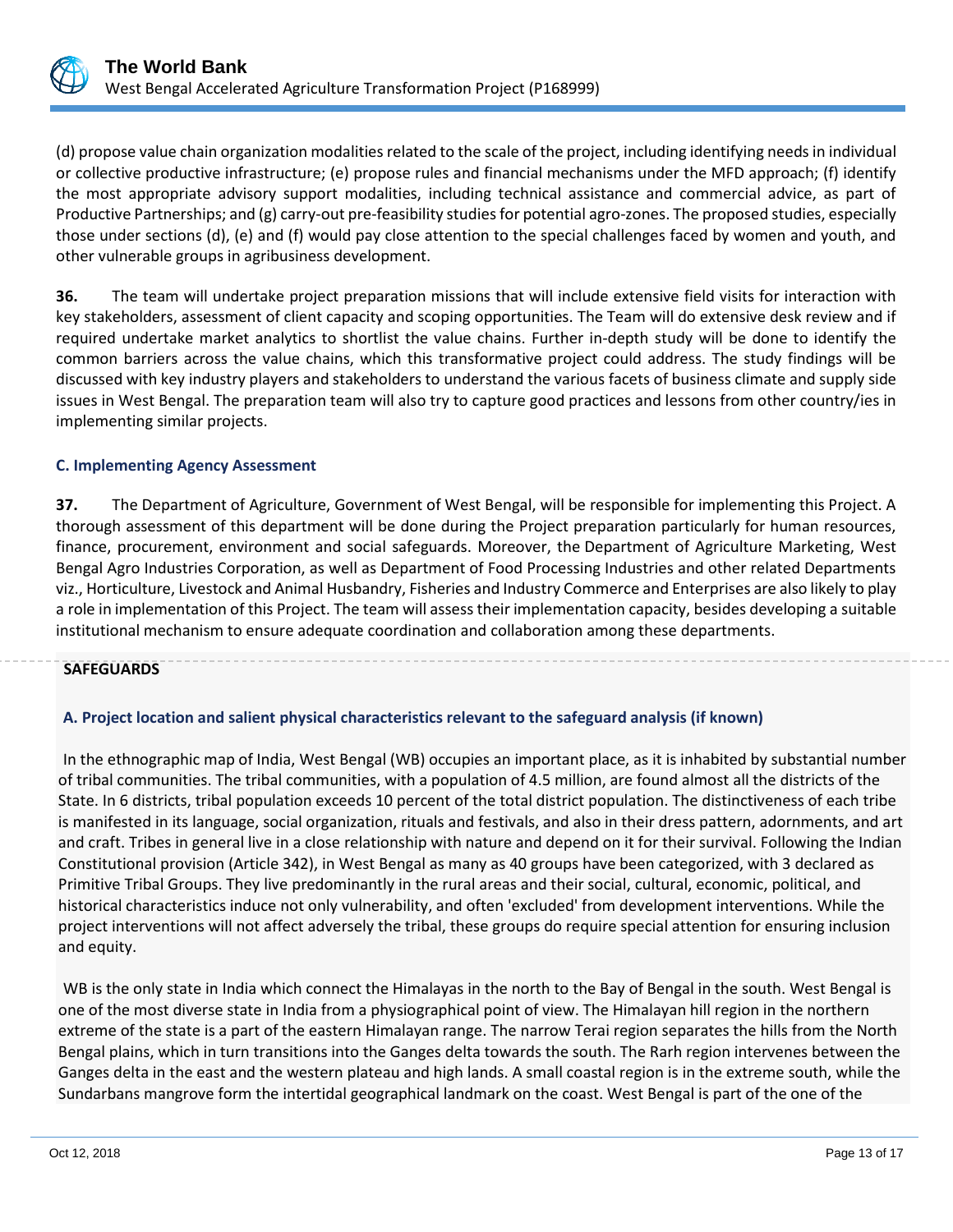

largest deltas of the world, the entire Gangetic delta is divided into three distinct parts - i) the moribund delta (Murshidabad, Nadiya, 24 Parganas); ii) the matured delta (Portions of 24 Paraganas); and iii) the active delta (Sunderbans and the coastal areas). Hence, it is to be noted that the process of formation of the deltaic Bengal is still on. WB is broadly divided into six Agro-climatic Zones, which fall within three Agro-climatic Regions (Eastern Himalayan Region, Lower Gangetic Plain Region, Eastern Plateau & Hill Region). Because of these diversity, WB possesses both opportunity and risk for the sector and sought special attention.

## **B. Borrower's Institutional Capacity for Safeguard Policies**

Department of Agriculture (DoA), Government of West Bengal is primarily responsible for the project implementation. A project

management unit (PMU) will be set up with the department for project management. Currently DoA has no experience of addressing safeguard issues. However, staffing of PMU will include social development specialist and environmental specialist. As part of capacity building regular training program will be conducted to augment the capacity of PMU staff to address safeguard issues.

## **C. Environmental and Social Safeguards Specialists on the Team**

Parthapriya Ghosh, Social Specialist Md Istiak Sobhan, Environmental Specialist

## **D. Policies that might apply**

| <b>Safeguard Policies</b>           | Triggered?      | <b>Explanation (Optional)</b>                                                                                                                                                                                                                                                                                                                                                                                                                                                                                                                                                                                                                                                |
|-------------------------------------|-----------------|------------------------------------------------------------------------------------------------------------------------------------------------------------------------------------------------------------------------------------------------------------------------------------------------------------------------------------------------------------------------------------------------------------------------------------------------------------------------------------------------------------------------------------------------------------------------------------------------------------------------------------------------------------------------------|
| Environmental Assessment OP/BP 4.01 | Yes<br>readily. | This project will support a range of sub-projects<br>involving research technology demonstration,<br>agricultural extension and value-chain development in<br>crops, livestock and fisheries sectors. While many of<br>these sub-projects are likely to be environmentally<br>benign, some have the potential to cause negative<br>environmental impacts (relating to agro-chemical use,<br>agro-processing waste management, etc.). The project<br>is classified as a "Category B" under OP/BP 4.01 with a<br>partial assessment as the impacts are likely to be<br>small-scale, site specific with no irreversible impacts<br>and mitigation measures can be designed more |
|                                     |                 | An Environmental and Social Management Framework<br>(ESMF) will be prepared to provide guidance for<br>environmental and social assessment and<br>management. It will also identify the requirements<br>and responsibilities for preparing Environmental and<br>Social Impact Assessment (ESIA) as a precondition for<br>individual investments that are likely to have high<br>environmental impacts. Since detailed location and                                                                                                                                                                                                                                           |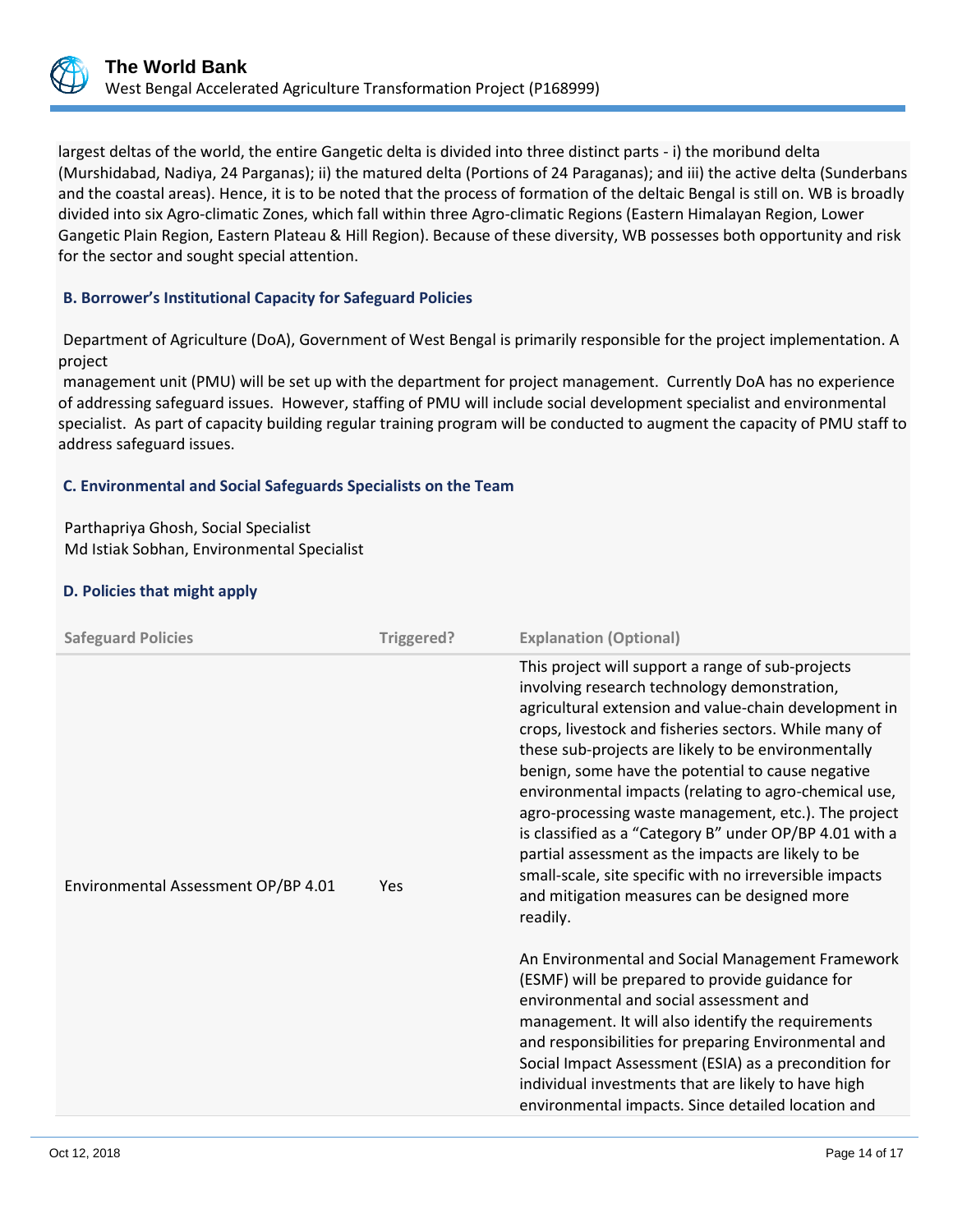

|                                                                   |            | design information for conducting activity-specific ESIA<br>for some of the project activities will likely be available<br>only during project implementation, the ESMF will<br>define the detailed process for the corresponding<br>consultations, reviews, and clearances.                                                                                                                                                                                          |
|-------------------------------------------------------------------|------------|-----------------------------------------------------------------------------------------------------------------------------------------------------------------------------------------------------------------------------------------------------------------------------------------------------------------------------------------------------------------------------------------------------------------------------------------------------------------------|
| Performance Standards for Private Sector<br>Activities OP/BP 4.03 | No         |                                                                                                                                                                                                                                                                                                                                                                                                                                                                       |
| Natural Habitats OP/BP 4.04                                       | <b>TBD</b> | Preliminary analysis does not yet indicate much<br>impact on natural habitats under OP/BP 4.04.<br>However, this will be reviewed during preparation,<br>once, more location-specific information for the<br>proposed project activities are available. The ESMF will<br>therefore, incorporate information and management<br>guidance on the impact on natural habitats.                                                                                             |
| Forests OP/BP 4.36                                                | <b>TBD</b> | Preliminary analysis does not yet indicate much<br>impact on forest and forest habitats under OP/BP<br>4.36. However, this will be reviewed during<br>preparation, once, more location-specific information<br>for the proposed project activities are available. The<br>SMF will therefore, incorporate information and<br>management guidance on the impact on natural<br>habitats.                                                                                 |
| Pest Management OP 4.09                                           | Yes        | The sub-projects supported by the West Bengal<br>Accelerated Agriculture Transformation Project are<br>likely to involve the use of chemical pesticides for pest<br>management. While the project focus on interventions<br>on Integrated Pest Management including organic and<br>biological management, a Pest Management Plan will<br>be developed in order to systematically address, build<br>capacity and monitor the pest management issues in<br>the project. |
| Physical Cultural Resources OP/BP 4.11                            | <b>TBD</b> | Policy is triggered on chance find basis. ESA will<br>identify any potential religious and other physical<br>cultural property sites associated with the proposed<br>investments.                                                                                                                                                                                                                                                                                     |
| Indigenous Peoples OP/BP 4.10                                     | Yes        | The tribal communities, in varying concentrations, are<br>found almost<br>in all the districts of the state.                                                                                                                                                                                                                                                                                                                                                          |
| Involuntary Resettlement OP/BP 4.12                               | Yes        | Government of West Bengal will acquire private land<br>at two places (Silligudi near Bagdogra airport and at<br>Balagarh in Bardhaman district. For the Logistics<br>project Govt. has already identified 900acres of land<br>where one hub adjacent to this place will be created.                                                                                                                                                                                   |
| Safety of Dams OP/BP 4.37                                         | No         | Not triggered, as the project has nothing to do with<br>dams.                                                                                                                                                                                                                                                                                                                                                                                                         |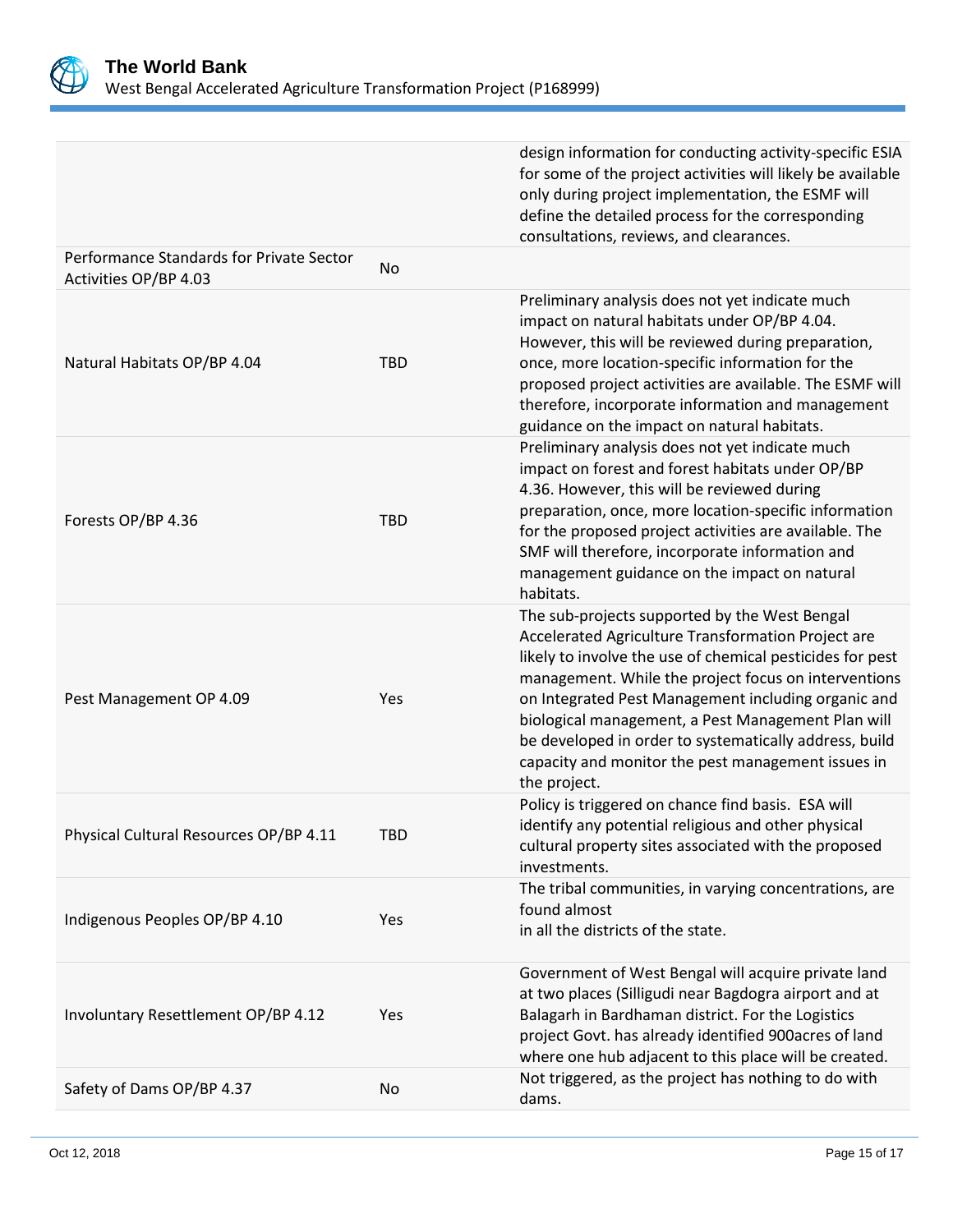

| Projects on International Waterways<br>OP/BP 7.50 | No  | Project is doing nothing related to water ways directly               |
|---------------------------------------------------|-----|-----------------------------------------------------------------------|
| Projects in Disputed Areas OP/BP 7.60             | No. | The project is located in West Bengal which is not a<br>disputed area |

#### **E. Safeguard Preparation Plan**

Tentative target date for preparing the Appraisal Stage PID/ISDS

## Sep 16, 2019

Time frame for launching and completing the safeguard-related studies that may be needed. The specific studies and their timing should be specified in the Appraisal Stage PID/ISDS

The launching of safeguard-related studies will commence soon after the first preparation mission is completed around November 16, 2018 and the project sites get identified. The draft will be ready by September 1, 2019 and finalized before the decision review meeting.

## **CONTACT POINT**

#### **World Bank**

Raj Ganguly Senior Agribusiness Specialist

#### **Borrower/Client/Recipient**

Ministry of Finance Bandana Preyashi Director bandana.preyashi@gov.in

#### **Implementing Agencies**

Department of Agriculture Mr. Jitendra Roy Joint Secretary jsrkvywb@gmail.com